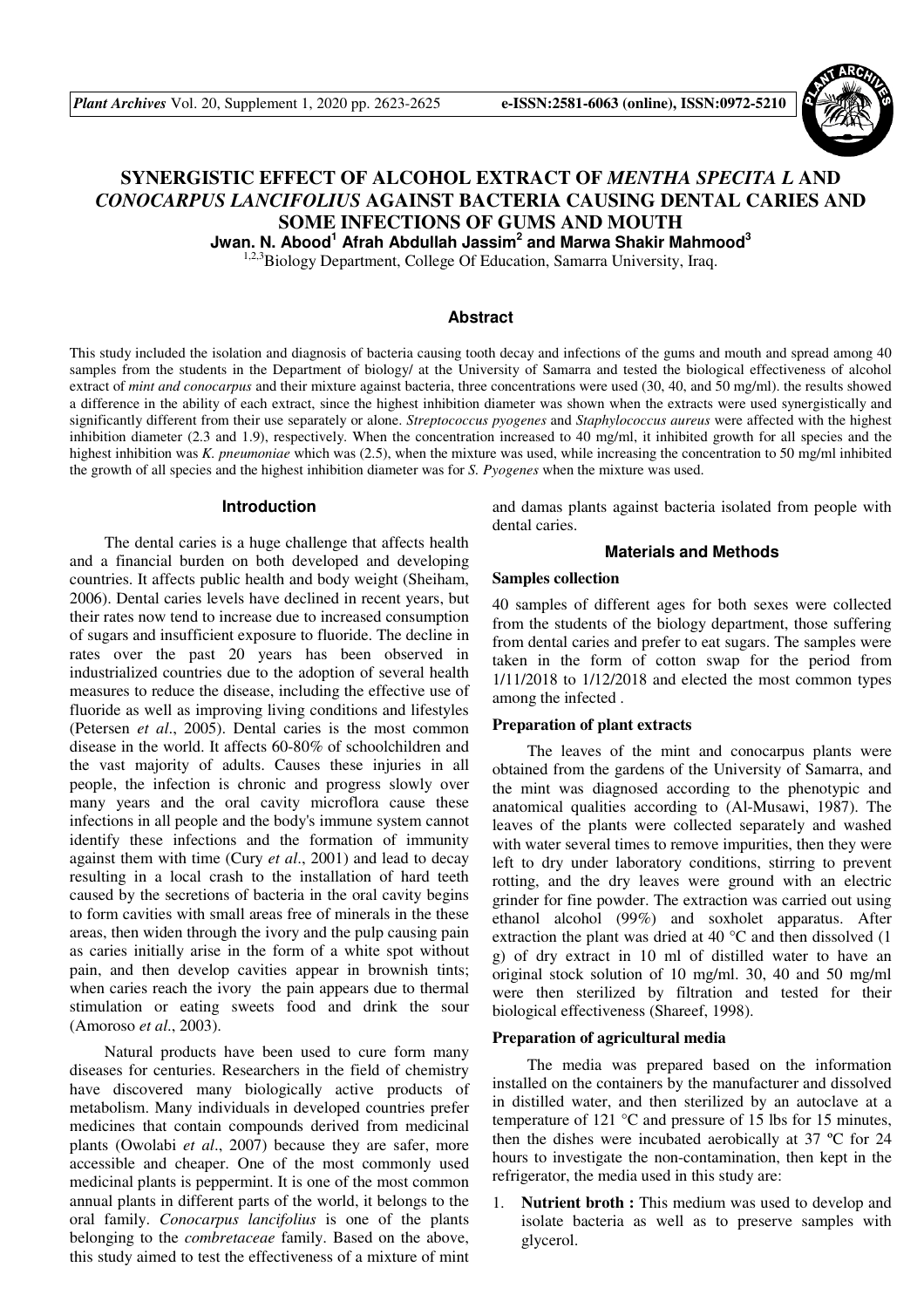- 2. **Nutrient agar :** This medium was used for the purifying cultures and keeping for short times.
- 3. **Mannitol Salt agar :** This medium was then used as a selective medium for *Staphylococci spp*. .
- 4. **MacCkonky agar :** This medium was used for the development of Gram negative bacilli and also used to distinguish between fermented and non-fermented intestinal species of lactose
- 5. **Blood Agar :** This medium was Prepared according to the manufacturer's instructions and after leaving to cool at a temperature of 50-45  $\degree$ C 5% of human blood was adding, and then pouring in sterile dishes. This medium was used to detect the ability of the isolates to produce the blood enzymes.

## **Diagnosis of bacterial isolates**

The morphological and biochemical characteristics of developing colonies were observed:

- 1. **Microscopic examination and culture characteristics**: Bacteria were initially diagnosed by observing the culture characteristics of the growing colonies on the media used in terms of size, height and color of the colony.
- 2. **Bacteriological tests**: IMVIC tests (including Indol test, methyl red, Vog"s proskauer, Cimmon Citrite), as well as Catalase and Coagulase tests were carried out to confirm the isolated bacterial species (Collee *et al*., 1996).

## **Biochemical Tests**

- 1. **Catalase test :** This test was conducted according to (Baron *et al.,* 1994).
- 2. **Coagulase test :** This test was performed according to (Collee *et al.,* 1996).
- 3. **Mannitol fermentation test :** This was done according to (Alfred, 2005).
- 4. **Hemolysin production test**. : The test was conducted according to (Baron *et al.,* 1994).
- 5. **Bacitracin Sensitivity test :** This test was performed according to (Koneman *et al.,* 1997).
- **Optochin Sensitivity test :** This test was conducted according to( Cappuccino & Sherman, 2011).

## **Effectiveness Test of plant extracts**

The agar well diffusion method was used to measure the biological efficacy of plant extracts, inoculating the nourishment of the bacterial feed containing  $3X10^9$  colony forming units. A sterile cork drill was applied and placed 200 microliters of plant extract in each hole with 3 replicates, and incubated for 24 hours at 37 ° C. Results were measured by

measuring the diameter of the inhibition zone in mm around each hole.

## **Results and Discussion**

The results of the present study showed the different effects of alcoholic extracts of mint and conocarpus plants and their mixture. This study showed that the two types of extracts did not inhibit *Klebsiella* growth, while *S. Pyogenes*  and *S. aureus* were affected. The highest inhibition diameter was observed when using the mixture of 2.3 and 1.9 respectively, significantly different from the two extracts used separately.

The results also showed that increasing the concentration of extracts to 40 mg / ml (Table 2) inhibited all studied species with the highest inhibition diameter of (2.5 and 2.4) for the using of the extract mixture against *Klebsiella* and *S. Pyogenes* respectively, and a significant difference from the inhibition diameter when used separately, the inhibition diameters when tested for the effect of the extracts on *S. aureus* species were convergent and showed no significant differences.

The results showed that the highest inhibition diameter was found on *S. Pyogenes* when the mixture was used, it was 2.7, significantly different from the use of extracts separately, then *Klebsiella,* the inhibition was 2.5, and there was a significant difference when used was Separately, *S. aureus* had a convergent diameter when conocarpus extract and mixture 2.3 and 2.4 were significantly different from the use of mint alone.

The results showed that both peppermint and conocarpus inhibited the growth of dental caries bacteria and that the inhibition diameters increased when used synergistically, and that this study was corresponding with (Shamkhi, 2013 and Basheer *et al*., 2013) in the effectiveness of peppermint extracts against bacteria as it came similar to (Saddeq *et al*., 2019 and Hayssam *et al*., 2013) which they founded antibacterial activity the conocarpus extract.

 This variance in the results depends on the plant content of the active substances and the inhibitory ability of the plant extract is affected by various factors such as temperature and pH (Mitschrs *et al*., 1972) and the extraction method as some volatiles are less effective depending on the type of solvent used as well as different bacterial type. The type of soil planted, the climate, the drying process, storage conditions and the size of the bacterial vaccine have effects on the anti-plant activity (Shamkhi, 2013). The inhibition of bacteria is increasing with the increasing of concentrations, and synergies between mint and concarps plants have yielded better results than using them separately. This is because mixing the two extracts together contributes to increasing the diversity of the active substances and increasing their concentration, thus increasing their biological activity.

**Table 1 :** The Effect of mint and conocarp extracts and their mixture at a concentration of 30 mg/ml

| The type of bacteria | Control/distilled water | mint extracts    | <b>conocarp extracts</b> | mixture          |
|----------------------|-------------------------|------------------|--------------------------|------------------|
| K. <i>pneumoniae</i> | $0.0 \pm 0.0$           | $0.0 \pm 0.0$    | $0.0 \pm 0.0$            | $0.0 \pm 0.0$    |
| S. Pyogenes          | $0.0 \pm 0.0$           | $1.8 \pm 0.5$ b  | $1.5 \pm 0.5$ b          | $2.3 \pm 0.5 a$  |
| S.aureus             | $0.0 \pm 0.0$           | $1.3 \pm 0.23$ b | 1.5 ±0.23 b              | $1.9 \pm 0.23$ a |

\*Numbers with small similar characters in the row have no significant differences according to Duncan polynomial test at probability level 5%

\* Each number represents a rate of 3 replicates.